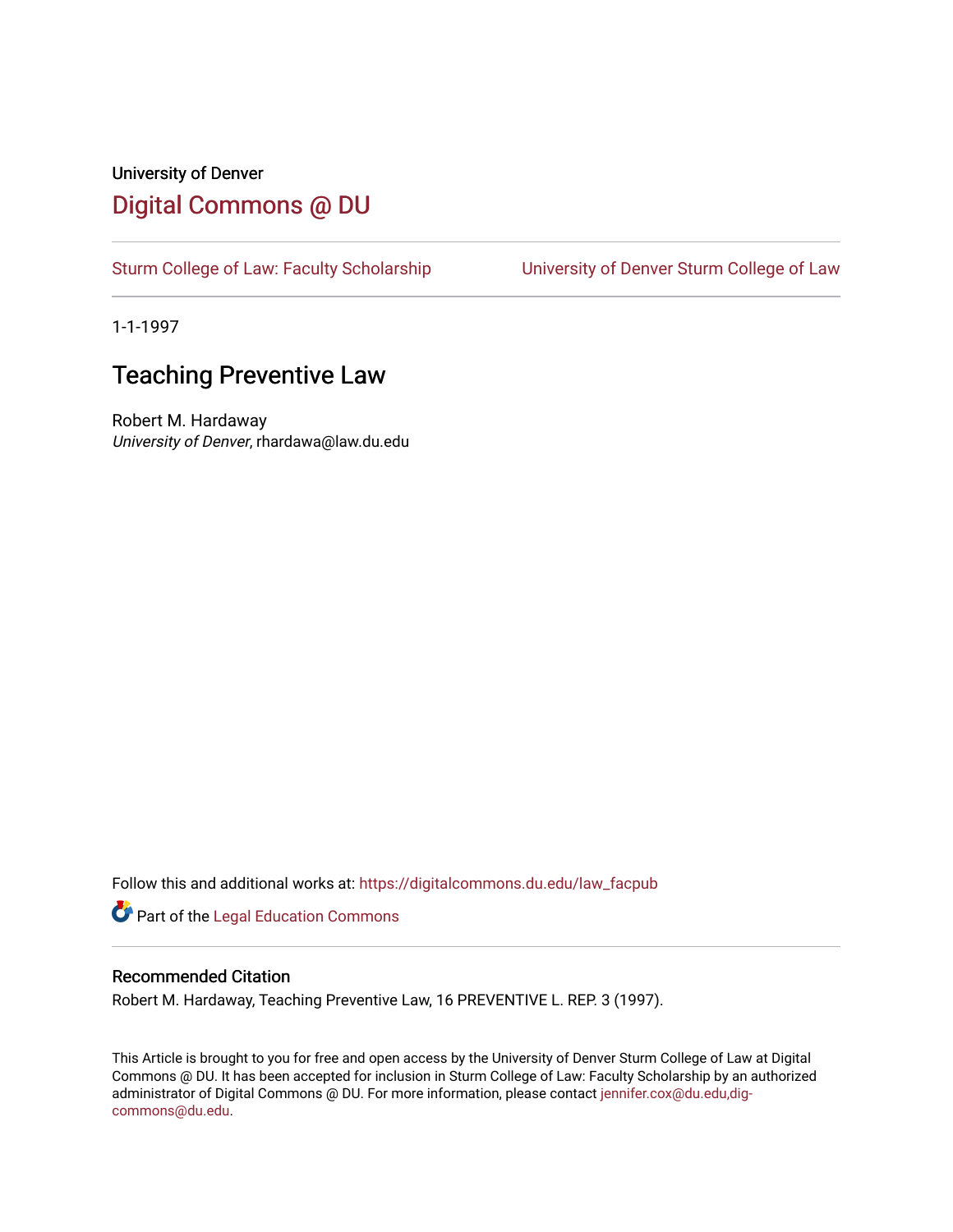# Teaching Preventive Law

# Publication Statement

Copyright is held by the author. User is responsible for all copyright compliance.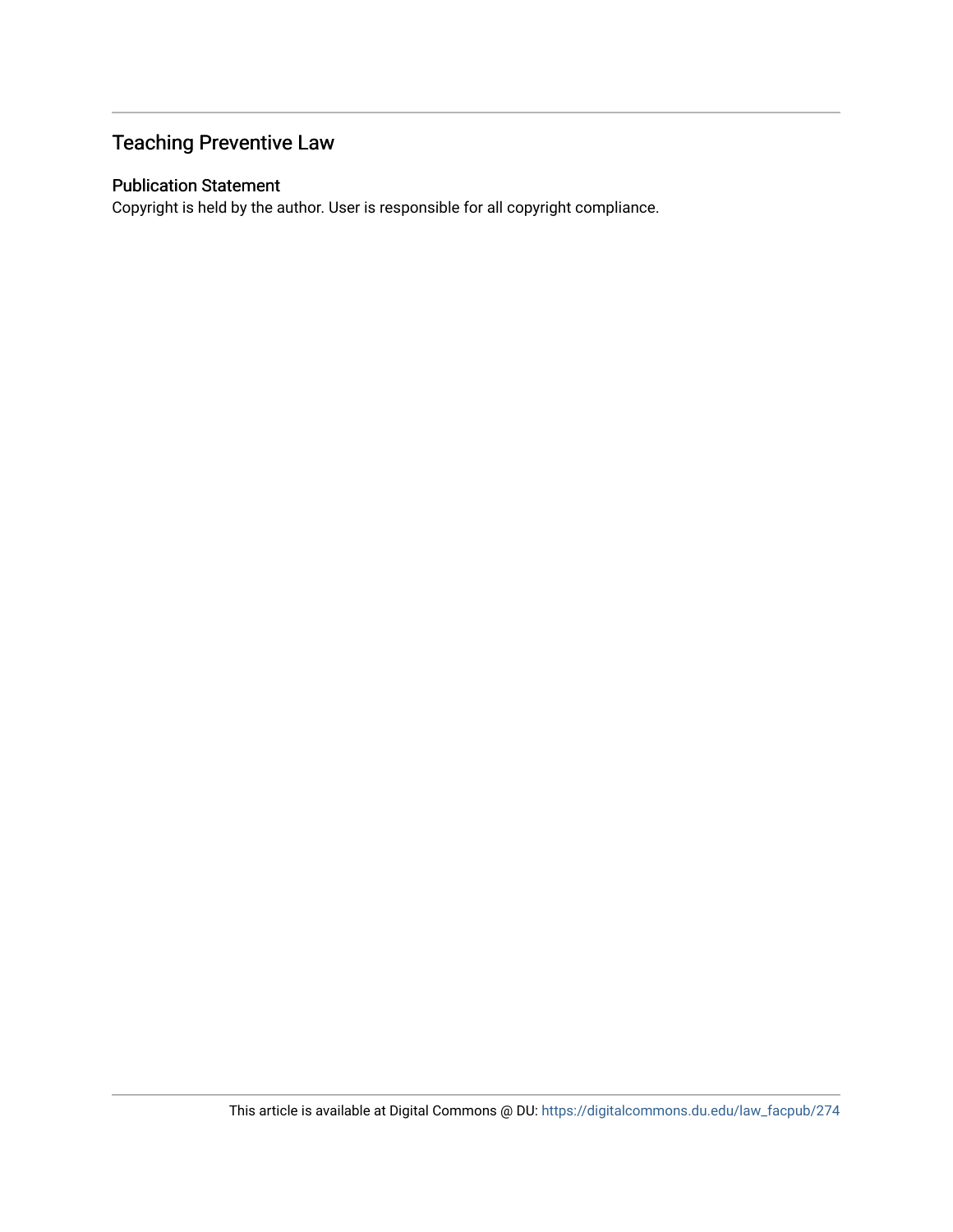# **Teaching Preventive Law**

BY ROBERT M. HARDAWAY

W ten given by way of anal-That is "Preventive Law?"<br>The simplest answer is of-<br>*Despite the continuing and* ogy to the medical profession. The *unflagging efj)* medical doctor may practice two ventive. Curative medicine is employed after a patient has become may be operated on or subjected to a variety of treatments. Preventive medicine, however, emphasizes pre-

types of medicine: curative and pre- *Louis Browr* ill. The patient with heart disease *theory has become more acute in* unflagging efforts of men like Dauer,...the need for supporting *recent years...* 

vention of heart disease itself through exercise, diet and the like. The medical analogy, though simple, is limited. In medicine, for example, pain or other symptoms provide means of early detection which are not as widely available to the lawyer in the legal context. Thus, preventive practice is much more common in medicine. Nevertheless, preventive law is practiced by experienced lawyers, many of whom do not recognize the principles of preventive law or practice, but nevertheless practice them instinctively. This has led Professor Edward Dauer to lament that preventive law is a widespread practice desperately in need of supporting theory.

In fact, however, due in large measure to the pioneering efforts of Louis M. Brown (who may well be described as the father of the theory of modern preventive law) as well as the efforts of Edward Dauer, a substantial body of theory and scholarly literature now exists in the subject of preventive law. Louis Brown's landmark article, The Practice of Preventive Law in 1951 heralded the beginning of a movement in the legal profession to recognize preventive law as an area of discipline.

Despite the continuing and unflagging efforts of men like Louis Brown and Edward Dauer, however, the need for supporting theory has become more acute in recent years as revealed by the insurance liability crisis, the clogged court system, and the calls around the country for tort reform, all of which have contributed to this country's emerging reputation as the world's most litigious society. Indeed, preventive law is now emerging as a significant factor to be considered in resolving what is now perceived as a national crisis.

Case analysis in a course in Preventive Law is entirely different than case analysis in a traditional course. Take by way of example the case, Lilienthal v. Kaufman. In that case the defendant borrowed money from a lender in California, which

does not recognize a spend-thrift *tinuing and* legal disability. However, the lender sued the defendant in Oregon, which does recognize such a disability. The lender lost since the court applied Oregon law. A lawyer practicing preventive law for the lender, however, could have taken mea*e more acute in* sures to protect the lender's position in making the loan. A teacher using a traditional casebook approach in the classroom would doubtless ana-

lyze this case in the context of conflict of laws. A rule applicable to future cases would be gleaned after an exhaustive socratic dialogue. The teacher of preventive law, however, would ask the student to treat the case like a piece of film: to rewind the film back to the point where the lender is on the verge of making the loan. Instead of making the loan, he consults a lawyer. What advice might the lawyer give at that point? What research might he conduct, what inquiries might he make? In short, what legal insights and advice at this point might prevent expensive and time-consuming litigation later on? The teacher of preventive law might back up the film even further to the point where the lender has not yet been approached for a loan. Rather, he has hired a lawyer to do a "legal audit." Like the medical patient who suffers no symptoms but who undergoes a routine medical check-up, the lender undergoes a "legal check-up." What would the lawyer look for? What problems might he anticipate in looking at the lender's program and records? In the course of such discussions, a periodic legal review checklist might be developed.

To a large degree, preventive law requires considerably more imagination and foresight than curative law. Facts as set forth in appellate cases are sterile, frozen in time; they are deemed to be true because a lower court has found them to be so. Even for the trial practitioner, facts, though subject to two or more different interpretations, have nonetheless already occurred even if not properly set forth or believed. Preventive law, however, deals largely with facts which have not yet occurred. It is probably even safe to say that it deals with facts which might never occur. (The spend-thrift borrower might pay off his loan despite his disability). Proper evaluation of the risk factors becomes paramount in this context, and economic considerations may come into play. (An auto company could build a \$100,000 car built like a tank which might reduce 99% of all injuries and potential tort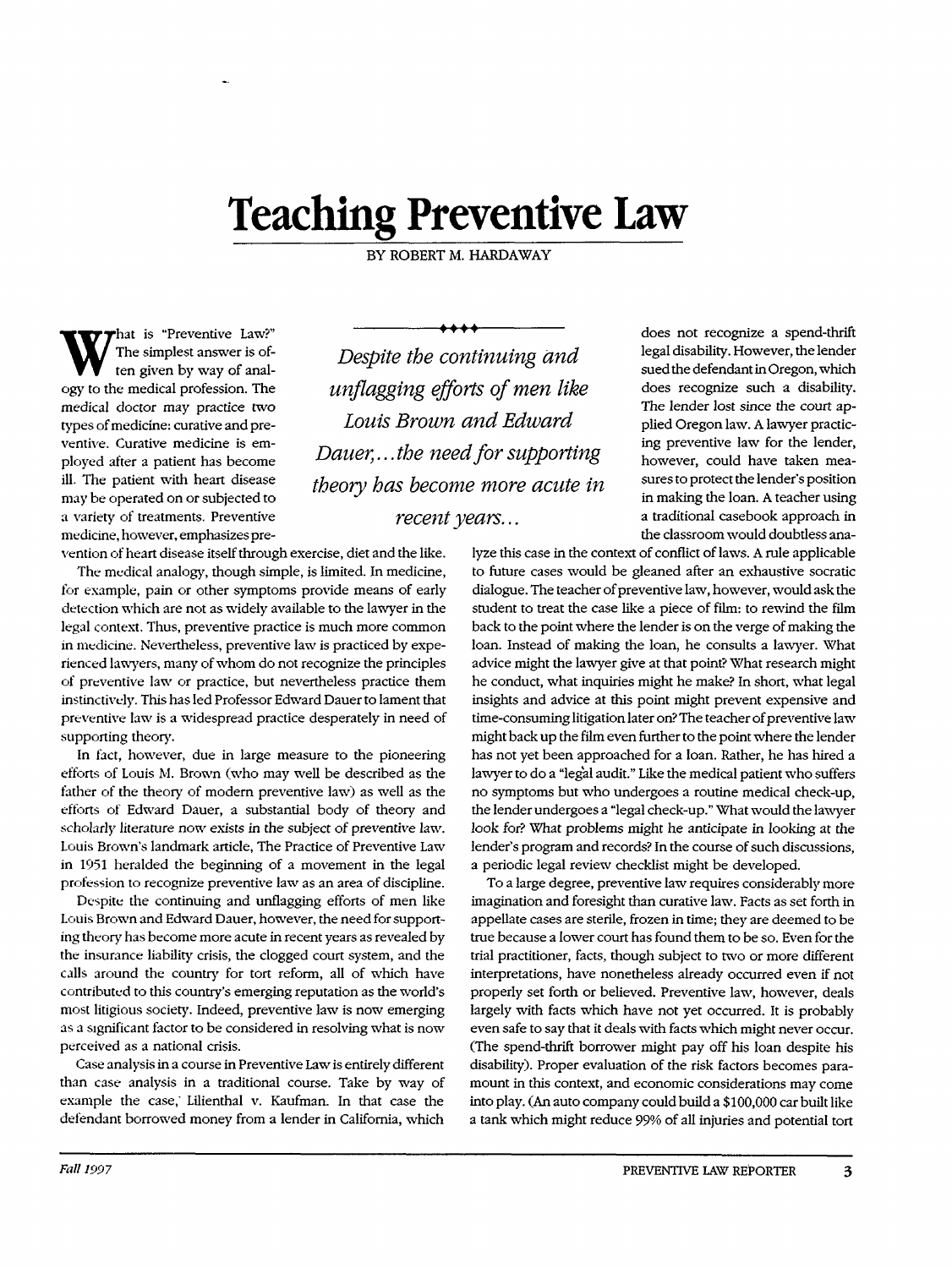claims, but very few people would buy it and the company would go out of business).

ion as to the problem. A competent In order for preventive law methods to be efficiently employed, a lawyer must depart from the comfortable practice of being guided solely by the client's view or opin-

doctor would not accept a patient's request for treatment of a stomach ache based on the patient's diagnosis that he must have eaten too many jelly beans. There are simply too many other possible explanations for a stomach ache, such as ulcers, cancer, etc.. The doctor would do a physical examination, take pulse and blood pressure readings and the like. If in the course of his examination he discovered that the patient had high blood pressure, he would certainly bring this to the attention of the patient and prescribe treatment, even though the patient did not come in to see the doctor for that reason.

In the same manner, a lawyer practicing preventive law who discovers in the course of his counselling that his client faces possible future problems or conflict in an area not yet recognized by the client, will bring this to the attention of the client and prescribe protective measures. Indeed, since the retention of legal counsel for the express purpose of a legal audit is unfortunately still a rarity, most opportunities for the practice of preventive law will arise in discussions with a lawyer of an entirely different problem that are initially raised by the client. For example, an estate lawyer might be retained for the purpose of revising a will to exclude a client's son. In the course of client counselling, the lawyer might ascertain that the reason for the client's request is that the son has been illegally taking money from a partnership, or has been borrowing money from loan sharks. While it would be the incompetent, and hopefully rare lawyer who would not practice some preventive law at this point, the competent lawyer who did so might prescribe protective measures without ever realizing he was practicing "preventive law." Without formal training or experience in preventive law, the scope of his inquiries and subsequent recommendations might fall short.

Already, it may be seen that once the concepts of preventive law are recognized, a host of other issues come to light. For example, what is the professional responsibility of a lawyer to a client who seeks advice on one problem, but who in fact has many others? What is the liability of a lawyer who undertakes a partial inquiry into some other problems, but who fails to ascertain one problem which later arises to the harm of the client? Were preventive law recognized as a legitimate area of discipline, these problems would become more visible and could be more adequately dealt with. At the very least, students exposed in law school to preventive law concepts would recognize such problems as they arise.

Preventive law as an area of the law exists, and should be recognized as such. Practicing lawyers however, will continue to develop preventive law techniques on an ad hoc basis in the course of their experience. A threshold task for a law school

*To a large degree requires considerably more imagination and foresight than curativ*

 $\bm{\bm{\leftarrow}}$ 

interested in teaching preventive law principles is to fashion a methodology for teaching preventive law in a traditional substantive law course, taking into full account existing available resources and the limitations imposed by structural curriculum requirements. Such a teaching plan must by necessity be

flexible enough to be used in existing academic courses, while providing the opportunity for development of a more revolutionary methodology in experimental or clinical courses

## **PREVENTIVE LAW AS AN AREA OF ACADEMIC DISCIPLINE**

Areas of specialization in the practice of law are reflected in the curricula of the nation's law schools. Most law schools offer specialized courses in such areas as tax, labor, trusts and estates, criminal law, and procedure. The growth of the body of the **law** over the past half century, combined along with increased complexity in many of these areas of specialization, has increased the demand for the practitioner who knows, and is experienced in one narrow part or aspect of the law. The role of the general practitioner in the law, like that in medicine, has been greatly diminished.

It has been suggested that the failure of "Preventive Law" to develop as a specialty in the practice of law explains, at least in part, why preventive law has not been fully developed as an area of academic discipline in the law school curriculum. With no demand for the "Preventive Law" specialist there has been little pressure put on the law schools to include it as an distinct area of discipline. Such an explanation, however, fails to take into account the nature of preventive law. It is, of course, not a specialty at all in the same sense as tax or labor law. A lawyer would no more become a "preventive law" specialist than he would become a specialist in evidence, procedure, legal counseling, or ethics. Despite the lack of such "specialties" in the practice of law, however, law school curricula traditionally ofler courses in these latter areas, recognizing them as legitimate areas of discipline. Increasingly, however, Preventive Law is being taught as a separate area of discipline in the law school curriculum.

Nevertheless, because concepts of preventive law have emerged as an inherent part of the lawyering process, they are by necessity sometimes taught in the context of traditional courses (often without the teacher even being aware that he or she is doing so). This was, of course, the preferred manner of teaching ethics for many years, until it became recognized that this method of teaching such an important area was at best uneven and difficult to monitor, and often resulted in students graduating from law school with fatal weaknesses in their knowledge of ethical principles.

Scholarly recognition of the importance of preventive law coincided with another, though not entirely unrelated development: namely, the call for skills training and curriculum restruc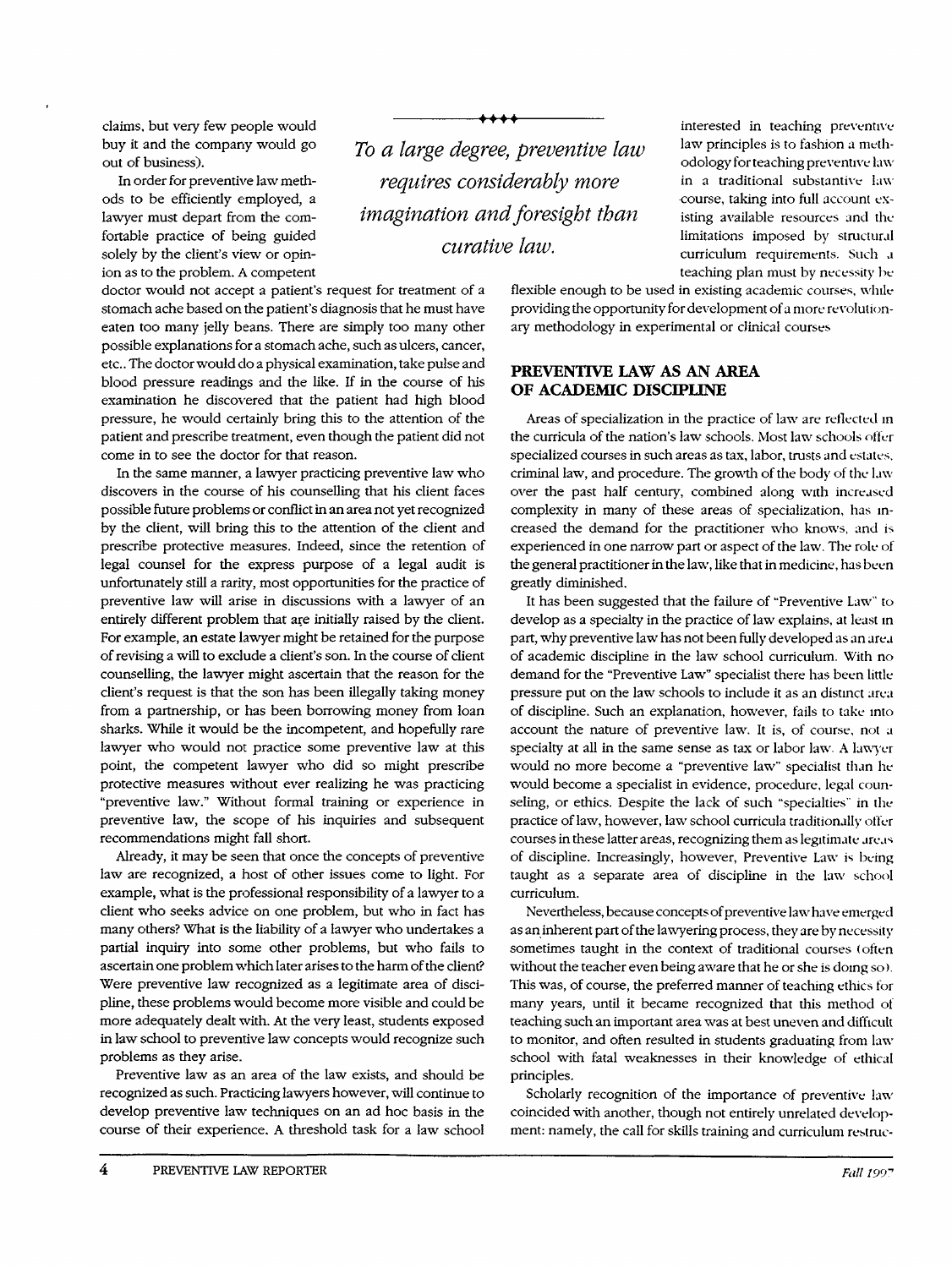turmg. Jerome Frank's landmark article, What Constitutes a Good Legal Education, sounded the- battle cry for the counter-revolution of the neo-realists against the Langdellian establishment. Critical of a case method which taught "rules without facts", Frank called for increased skills training. Subsequent critics noted that "Dean Landell's victory may have become too complete," while the Chief Justice of the United States was led to lament that the

*In order for preventive law methods to be efficiently employed, a lawyer must depart from the comfortable practice of being guided solely by the clients view or opinion as to the problem.*

**I - <sup>I</sup>**

failures of legal education were "represented to a large extent by treating Langdell's case method of study as the ultimate teaching technique." In the early 1950's, Cantrall declared that at a minimum, a graduating law student should be competent to write a deed, examine a title, initiate and prosecute suits, and be able to perform the routine tasks of a lawyer emphasizing that "(s)ociety looks to the law schools to properly train young men and women to be, upon graduation, lawyers to whom the people can look for adequate, competent lawyer-services."

The reaction to such critics was vigorous. Hutchins called practical training nothing more than the teaching of "tricks of the trade", while others defended the traditional view claiming that it was beyond the scope of law school training (and in any case too expensive) to prepare students for the practice of law, and that post-graduation training at law firms should be relied upon for such training. Such views continue to be adhered to at a majority of the nation's law schools, despite such protests as those of William Pincus who see the traditional approach to law school teaching as "a classic case of locking the stable door after the horse has escaped, i.e., after a partly educated and untrained lawyer is given a license to practice."

It is submitted that the study of Preventive Law is as much a casualty of the heavy reliance of Langdellian methodology as is skills training, and for some of the same reasons. Traditional legal subjects such as contracts, torts, and property lend themselves particularly well to the Langdellian method: large classes can be taught economically by *one* professor. *Moreover,* the Langdellian approach has managed to attain an aura of intellectual elitism, which combined with its economic efficiency, has made it virtually unassailable as a teaching technique at the nation's law schools, particularly since most law schools (unlike medical schools) are expected to be self-supporting.

Comprehensive preventive law training, however, like skills training, does not lend itself as easily to an exclusively Langdellian approach. Preventive law goes beyond simply recognizing and analyzing issues in a case which has already gone to trial and been appealed. Rather, it deals with a published case as a kind of failure, representing an unfortunate breakdown in the system in which parties or lawyers failed to anticipate possible conflict and take preventive measures.

Additional reasons have been suggested as to why preventive law has not yet established itself in the law school curriculum. Teaching materials, for example, are far more difficult to prepare than in traditional courses. Casebooks draw primarily from published appellate opinions, which are readily available and relatively visible. Preventive law, on the other hand, involves the decisions of lawyers which are made long before a case goes to trial. As Louis Brown has put it so succinctly, "In the preventive law area of practice the lawyering process is final and decisive." It has been noted, that "our libraries contain almost no materials

concerning lawyering decisions."

Oftentimes (perhaps most often), the lawyer himself does not reduce his decision process to writing. Although the process may sometimes be gleaned from letters to and from the client, or from file memos or interview summaries, such writings rarely reveal the full scope of the process. In any case, such file documents may be confidential and thus not usually a matter of public record, easily obtainable or retrievable by the preparer of course materials. Thus, unlike the scholar writing a textbook on torts who can simply obtain opinions of public record, the teacher of preventive law is faced with what one preventive law scholar has described as "the major task in legal education", namely to "collect examples of lawyering decisions."

A final reason (or explanation) is here posed for the lack of formal preventive law training in the law school curriculum. For lack of a better term, I describe it (perhaps with excessive informality), as the "glamour factor." Dissection and analysis of the reasoning of Oliver Wendell Holmes in a case of grand constitutional dimensions can be just as exciting in an actual law school class as portrayed in an episode of the "Paper Chase." Non-traditional skills training courses, particularly trial advocacy practicums of clinical courses, conjure up the glamour and vision of Clarence Darrow for the defense. Pity then the teacher of Preventive Law who wants to talk about lawyer John Smith, who after consultation and consideration of risk factors, writes a simple document which so reduces the risk of a client's dispute with a partner that no law suit ever results. It is perhaps as exciting as going to a between traditional rivals football game, only to find that the teams have already agreed to a tie.

The irony, of course, is that an ounce of teaching preventive law can be worth a pound of Langdellian casebooks. Far from being reduced to the level of the carburetor salesman who hawks "you can pay me now, or you can pay me later," the lawyer applying concepts of preventive law is rendering a most important service to his client, acting as a true "counsellor at law" rather than as a mouthpiece for a client who has already gotten himself into trouble.

In fact, there is no one way to teach preventive law concepts or the lawyering process. Indeed, innovative techniques have already been developed for teaching preventive law including techniques easily adaptable to a modified Langdellian format. Such techniques enable preventive law to be taught within the context of presently exciting traditional law school courses, thus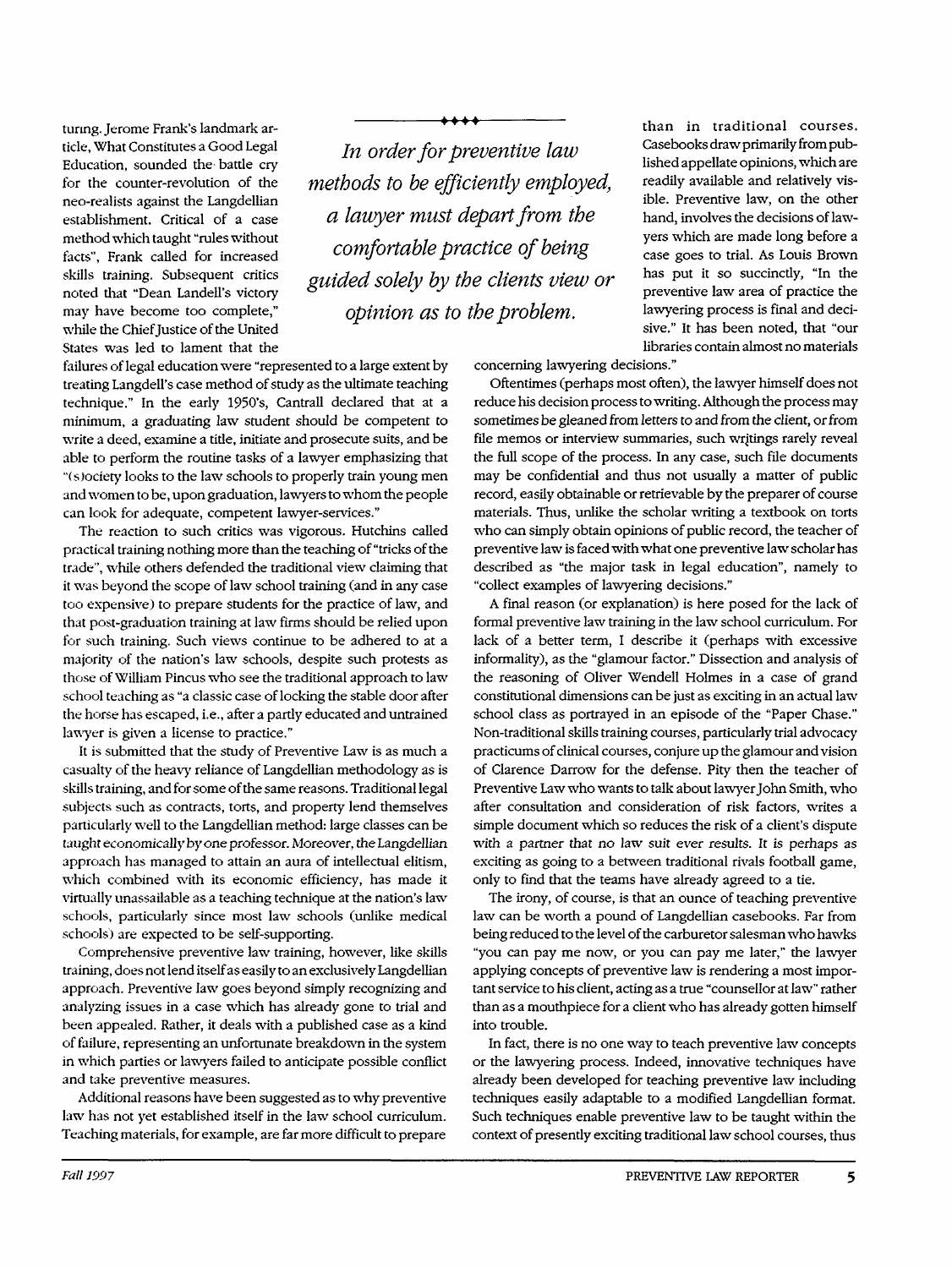modest experimentation in the adop-<br>tion of "laboratories" or "practicums" counseling, or ethics. in preventive law which can be enabling the professor to easily adapt such teaching to his present methods. Materials for a course in Preventive Law have already been developed. Many law schools such as the University of Denver School of Law have developed sufficient flexibility in their curriculum to permit

paired with exciting traditional courses. In addition, the University of Denver offers a rich and varied clinical program, which allows for the incorporation of preventive law into the overall clinical program.

# **PREVENTIVE LAW AS A COMPONENT OF THE EXISTING TRADITIONAL LAW COURSE**

Principles of preventive law can be taught in the context and framework of existing substantive law courses. Existing substantive law courses are usually taught using either the socratic, problem, or lecture method. The "socratic" method is, of course, considered to be the traditional method in law teaching. It has been suggested, however, that the socratic method (at least in its purer forms) is a relatively rare teaching technique even in the traditional law school curriculum. Rather, the socratic method is usually "mixed" with a lecture or problem approach. For example, a professor may often begin a class **by** asking for a recitation of a case. When the response is satisfactory (and usually it is not), the professor may follow up with questions about the facts or holding of the case. Particularly if the responses are unsatisfactory however, many teachers may at this point "lapse" into a lecture method, correcting or clarifying a students' response. There is, of course, nothing wrong with this approach but it is probably true that use of "pure" socratic methodology is relatively rare. Indeed, many law teachers now do not even claim to use it, decrying its inefficiency in teaching broad areas of the law (particularly in more advanced courses), and its heavy reliance on often unsatisfactory student input.

Nevertheless, teaching techniques have been developed for teaching preventive law techniques in substantive courses using either a socratic, lecture, or "mixed" methodology. Using such techniques, preventive law issues can be raised in much the same manner as ethical issues. For example, take the case which is often used at the very beginning of a freshman course in Procedure: Penoyer v. Neff. A professor using the socratic method may first ask a student to orally "brief" the case. In this instance, the facts are fairly confusing, involving competitive claims to real property which were derived from respective predecessors in interest. Using a purely socratic approach, it may take a full hour just to determine who the plaintiff and defendant are (it is, believe it or not, not readily apparent from a plain reading of the case itself). Eventually, however, the student will glean that tide to the property in issue depends upon whether the defendant's claim to tide is based upon a prior proceeding

*A lawyer would no more become a 'preventive law" s would become evidence, proc*

**pp.**

will depend upon whether due process rights were accorded the plaintiff at the prior proceeding from which he received title, which in turn will lead to a discussion of the requirements of due process and the power of a court to act.

**9** which had jurisdiction to transfer title. The question of jurisdiction

Although the case does not particularly lend itself to a discussion of

ethical issues, some ethical questions may nevertheless be raised in light of the fact that the original lawsuit was brought by a lawyer against his client for attorneys fees, and the fact that no effort was made to notify the plaintiff of the original proceedings. These issues can be raised by questions posed by the teacher, or just stated by the teacher.

Primarily of course, the case of Penoyer v. Neff is used to teach principles of procedure and jurisdiction. Once this is done, however, there are several techniques that can be used **to** introduce concepts and issues of preventive law before going on to the next case. Many of these methods have been developed by Louis Brown over a number of years, but have not yet been adopted on a broad basis for teaching in traditional existing substantive law courses. For want of other labels, I shall divide these techniques into three main categories: 1) "Film-Rewinding", 2) Role-Playing, and 3) Document Drafting.

## *Film-Rewinding*

The "film-rewinding" technique is the most easily adaptable to existing substantive courses, and in fact involves socratic methods. However, the appellate case is now looked at in a far different way. Instead of looking at the case as a story which is frozen in stone, (from which, like an Aesop fable, a moral lesson can be learned), the case is instead viewed as a failure of human beings to avoid conflict and disharmony. It may also be viewed in the same way as Charles Dicken's Christmas Carol, in which the scenario of Scrooge as a despised and hated old man on Christmas day occurs only in a vision and which can be avoided if Scrooge takes preventive measures. In Penoyer v. Neff, the student, like Scrooge in the Christmas Carol, can look at the outcome as a vision only, and be given the opportunity to alter it. In Penoyer, this involves rewinding the film to the story of the man who didn't pay his lawyer's fee. Although the film can be rewound to any earlier point, there are several critical points at which the film can be stopped: 1) the time at which the client comes in to consult the lawyer (What questions would the lawyer ask? What information should he seek? What would be the content of the discussions?); 2) the time during which the lawyer makes a decision (What investigation should be undertaken<sup>2</sup> What research should be performed? What goals should he seek to achieve? What questions should be asked? What is the range of consequences he should anticipate? What advise should he give?), and 3) the time during which the lawyer negotiates with the opposing party (What offer should he make? What role should he play?)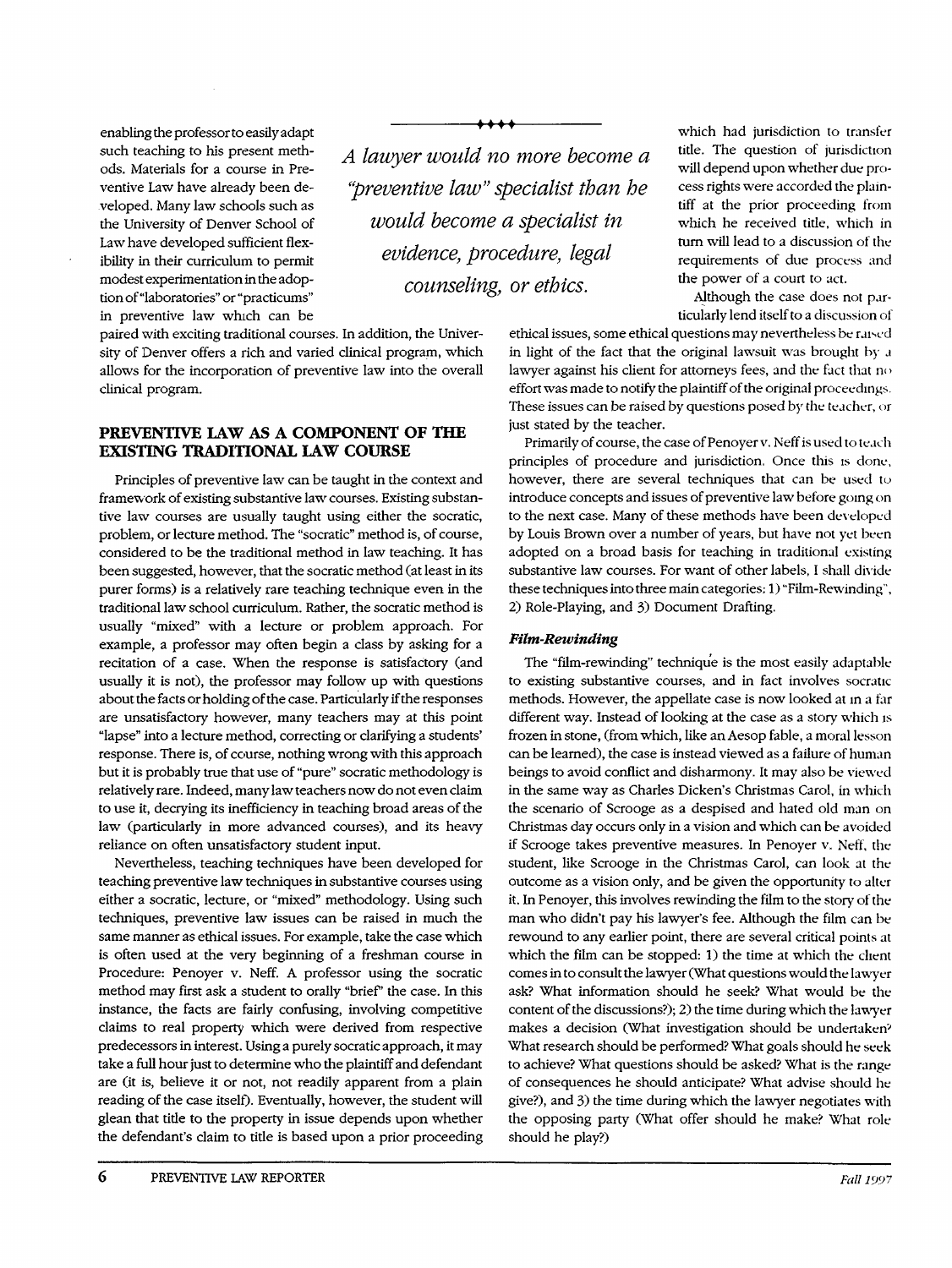(The latter falls into the category of The reference point for all these places on the film should be the transaction or incident that gives rise to the case. In the strict sense, preventive law relates to preventing the incident or transaction which gives rise to later conflict, and not to resolving the conflict once it arises.

alternate dispute resolution rather than preventive law). For example, when discussing the third point on the film mentioned above (negotiating with the opposing party), we are talking not about negotiating a settlement after the conflict has arisen, but rather negotiating an agreement which will reduce the risk of future conflict. In the case of Penoyer, for example, it might involve an agreement on attorney's fees between lawyer and client which specifically delineates the lawyer's and client's responsibilities, provides a means for outside mediation in case of dispute, secures a sufficiently large retainer to protect the lawyer in case of the client's default, or includes a clause permitting withdrawal of the lawyer upon non-payment.

At this point, it may be objected that a law professor teaching procedure in a freshman class in which he is hard-pressed to cover even the material on procedure or jurisdiction, simply does not have the time for such a digression, particularly since in a case such as Penoyer, the question of the contract for attorney's fee is so unrelated to the procedural question of jurisdiction. It was precisely for this reason, however, that I chose Penoyer as my example. The teacher of a traditional law course must be selective in his choice of cases to use for the teaching of preventive law principles. The discussion of Penoyer shows that virtually any case can be used for teaching preventive law in substantive courses. In the area of contracts or torts, the number and percentage of cases that would lend themselves to teaching preventive law would be higher. Virtually every case in contracts would lend itself to a discussion of the contractual provisions which might have prevented conflict. Take the simple case of a contract for sale of a bulldozer, where in the interval of time between the signing of the contract and the specified date of delivery, the bulldozer is struck by lighting and severely damaged. We know what the case is about: The seller sues the buyer who refuses to pay for or take delivery of damaged property. What clause in the contract could have been negotiated to prevent this dispute before the lighting struck? In representing either the buyer or seller in the transaction, what might the lawyer have advised his client with regard to insurance coverage for the property? For storage of the property in a safe place?

## *Role-Playing*

The preventive law issues discussed above can be taught in traditional courses using socratic methodology with very little change in teaching technique. More traditional teachers may therefore prefer this method.

Teachers who do not adhere rigorously to the socratic method may wish to employ role-playing techniques. Some teachers of

*Comprehensive training, & like sk not lend itself exclusively Langd*

AAAA

existing courses already use such techniques. Students may be assigned to take opposite sides of an *'ils training, does* issue in a case, and to argue that position before the class in the for*is easily to an* mat of an appellate court. With the professor's role as a teacher tempo-<br>rarily transformed into that of a judge, the polarizing characteristics

of the technique make for dynamic discussion and debate, often igniting responses from even the most passive student.

The technique of role-playing can be used, however, to explore and develop preventive law issues. After asking the student to review the film in the manner already stated, the student may be assigned to assume a role at a particular point in time (for example, at the time of the original interview with the client). Thus, the preventive law issues discussed above may be developed through simulation and critique rather than socratic dialogue. Students may also be asked to assume the roles of two lawyers in the office who discuss the factors involved in making a decision or recommendation to the client, or to assume the roles of lawyers representing two clients in a contract negotiation.

#### *Document Drafting*

A third technique which can be used in the traditional course is that of document drafting. Such an exercise would normally be assigned as an out-of-class project, and might include the writing of a letter to a client by a lawyer. It therefore includes elements of the two previously discussed techniques, film-rewinding, and role-playing. The student is again told to rewind the film to a particular point, and to assume a role such as the lawyer or client. Rather than acting out the role in the classroom, the student is told to draft a document as an out-of-class exercise to be turned in at a later time. Documents to be assigned might also include a letter by a seller's lawyer to a buyer's lawyer, an internal office memo to a fictional case file, an actual contract (or proposed contract), a waiver of liability, an acknowledgment, or disclosure statement. This technique has the advantage of directly involving all the students in the class; the disadvantage of course is that the teacher may not have the time or resources to critique the exercises.

In sum, the techniques of film-rewinding, role-playing, and document drafting provide useful tools for discussion and exposition of preventive law concepts in traditional law school courses. Which technique is used will depend upon a number of factors, including the willingness of the teacher to depart from familiar methods, the amount of time available to the professor, the number of students in the class, the quality of the students, and the extent to which the course material lends itself to teaching preventive law. Contracts or Property would probably be most suited, while Procedure or Evidence would perhaps be less so. All the techniques discussed, however, should be made available to teachers of traditional courses so that they can make

*continued on page 36*